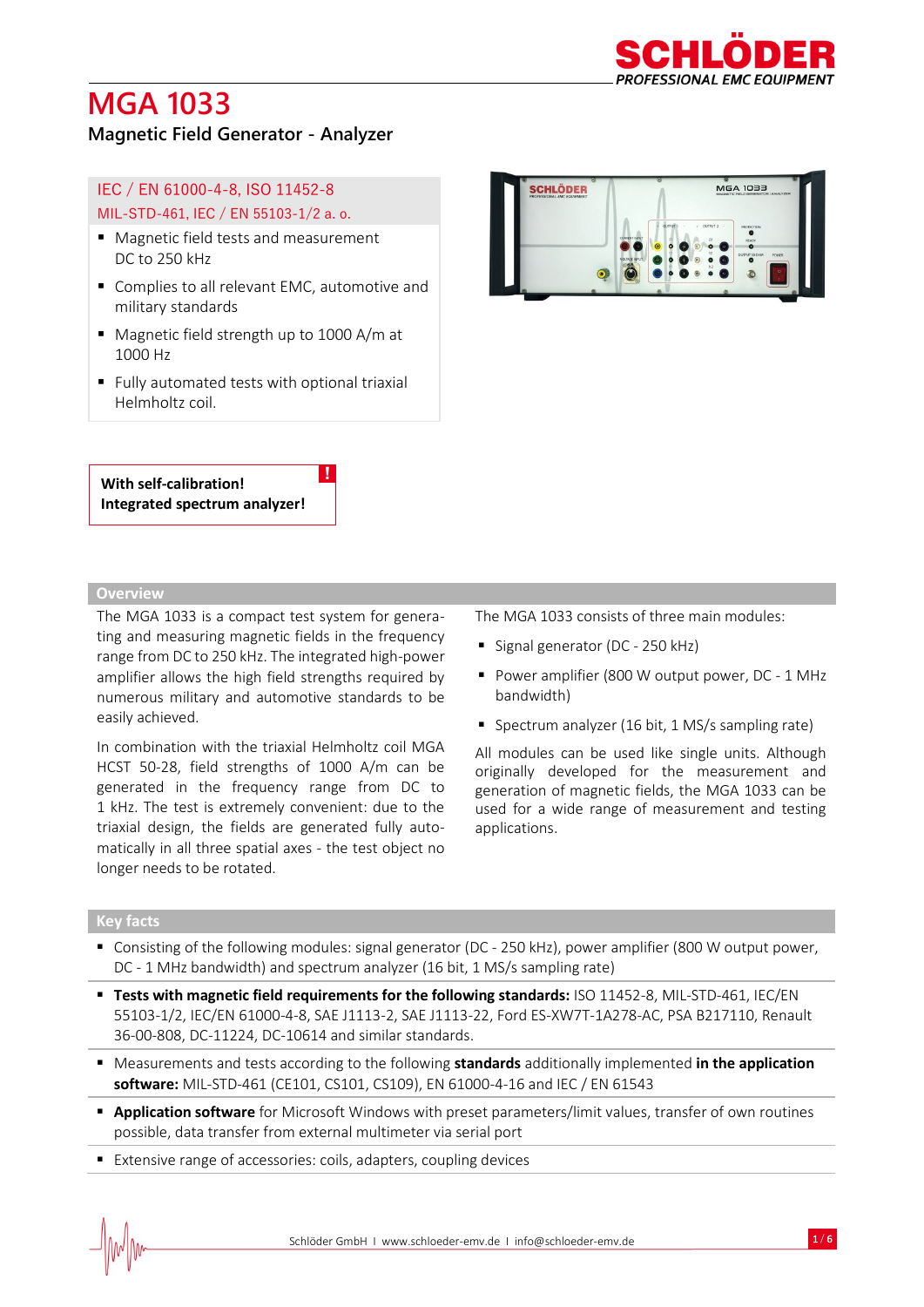

## **Magnetic Field Generator - Analyzer**

### **Technical data**

| <b>Analyzer</b>                 |                                              |
|---------------------------------|----------------------------------------------|
| <b>Voltage input (Analyzer)</b> |                                              |
| Frequency range                 | DC - 250 kHz                                 |
| Input impedance                 | $1 M\Omega / 50 \Omega$ switchable           |
| Connector                       | XLR, unbalanced                              |
|                                 | $(1$ ground, $2 +$ , $3 -$ )                 |
| Max. input voltage              | 100 V continuous                             |
|                                 | (attenuator autoset at                       |
|                                 | overvoltage); 10 V at 50 $\Omega$            |
| Gain                            | -20/0/20/40 dB                               |
|                                 | preamplifier                                 |
|                                 | 0/20 dB ADC amplifier                        |
|                                 | self-calibration with ultra                  |
|                                 | stable on-board reference                    |
| <b>Current input</b>            |                                              |
| Frequency range                 | DC - 250 kHz                                 |
| Shunts                          | $10 \text{ m}\Omega / 1 \Omega / 100 \Omega$ |
| Max. input current              | 20 A continuous                              |
|                                 | (overload protection)                        |
|                                 | $1 \Omega$ and $100 \Omega$ shunt are        |
|                                 | protected additionally by                    |
|                                 | an 1.5 A fuse                                |
| Connector                       | 4 mm safety jack $(+, -)$                    |
| Measurement range               | 20 A, 10 A, 1 A, 100 mA,                     |
|                                 | 10 mA, 1 mA                                  |
|                                 | automatic offset and gain                    |
|                                 | self-calibration with ultra                  |
|                                 | stable on-board reference                    |
| <b>AD-converter</b>             |                                              |
| Resolution                      | 16 Bit                                       |
| Sampling rate                   | $1.0$ MS/s                                   |
| Aliasingfilter                  | 0.01dB Tschebyscheff                         |
| (filter may be                  | filter, fg = 260 kHz;                        |
| switched off)                   |                                              |
|                                 |                                              |

| Generator                                          |                                                                                                             |
|----------------------------------------------------|-------------------------------------------------------------------------------------------------------------|
| Frequency range                                    | DC - 250 kHz                                                                                                |
| Output<br>impedance                                | 50 Q                                                                                                        |
| Connector                                          | BNC, unbalanced                                                                                             |
| Signal                                             | sine wave / square wave /<br>triangular / DC                                                                |
| Amplitude                                          | $0 - 10V$ AC, $-10V - +10V$ DC                                                                              |
| Resolution                                         | 12 Bit (2.5 mV)<br>switchable -20 dB attenuator<br>Self-calibration with ultra stable<br>on-board reference |
| <b>Amplifier</b>                                   |                                                                                                             |
| Frequency range                                    | $DC - 1$ MHz                                                                                                |
| Connector                                          | 4 mm safety jacks (output)<br>BNC, unbalanced (input)                                                       |
| Current                                            | 16 Arms                                                                                                     |
| Voltage                                            | 50 Vrms / 75 V <sub>DC</sub>                                                                                |
| Distortion<br>(DC - 100 kHz,<br>$load \geq 4 Ohm)$ | $< 0.10 \%$                                                                                                 |
| Voltage<br>amplification                           | $10 \pm 0.1$ % ( $\pm$ 0.01 % / °C)                                                                         |

| <b>General data</b>     |                             |
|-------------------------|-----------------------------|
| EUT control /           | 9-pin Sub-D; RS-232         |
| Connector               |                             |
| Connection to           | USB                         |
| computer                |                             |
| Temperature             | 0 to 40 °C                  |
| range                   |                             |
| Warm-up time            | $15 \text{ min}$            |
| Housing                 | 19" subrack or desktop case |
| Mains voltage           | 115 / 230 VAC ± 10%,        |
|                         | 50-60 Hz                    |
| Dimensions              | 449 mm x 177 mm x 580 mm    |
| $(W \times H \times D)$ |                             |
| Weight                  | approx. 40 kg (net 34 kg)   |
| (shipping)              |                             |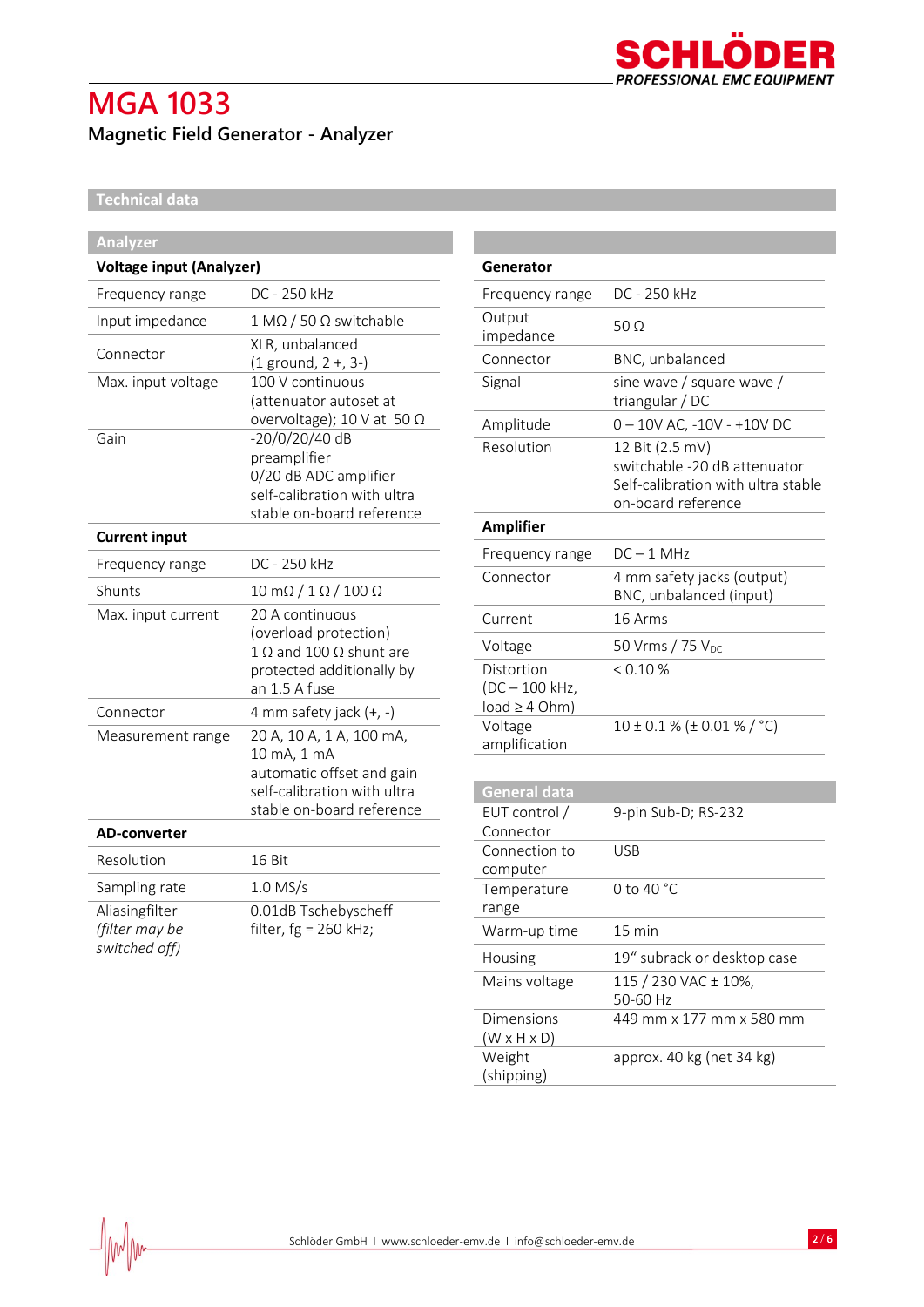

|  | <b>Magnetic Field Generator - Analyzer</b> |  |
|--|--------------------------------------------|--|
|  |                                            |  |

| <b>Options</b>                                  |                                                                                                                                                                                                                                                                                                                           |
|-------------------------------------------------|---------------------------------------------------------------------------------------------------------------------------------------------------------------------------------------------------------------------------------------------------------------------------------------------------------------------------|
| Loop sensor/<br>radiating loops                 | Field loops are required to generate magnetic fields. Magnetic fields are measured<br>with sensor loops. The loops are manufactured according to the definitions in MIL-<br>STD 461 and EN 55103.                                                                                                                         |
| <b>Helmholtz coil</b>                           | Helmholtz coils are the ideal instruments for generating homogeneous magnetic<br>fields. The models HCS 50-28 and HCST 50-28 generate field strengths from<br>1000 A/m to 1 kHz. The MGA 1033 with the optional compensation board is<br>required for this.                                                               |
| <b>Coupling transformer</b>                     | A coupling transformer is used for testing for conducted immunity on power lines<br>according to MIL-STD-461, CS 101. Due to the high common-mode voltage on the<br>mains side, a differential amplifier is built into the coupling transformer, which<br>enables simple measurement of the coupled differential voltage. |
| <b>Testing equipement</b><br>acc. to EN 55103-2 | Annex B of EN 55103-2 describes various test adapters intended for immunity tests<br>from 50 Hz to 10 kHz.                                                                                                                                                                                                                |

| <b>Technical data</b> |                                                                        | <b>Options: loop sensor / radiating loops</b>         |                                                                         |                                                                         |
|-----------------------|------------------------------------------------------------------------|-------------------------------------------------------|-------------------------------------------------------------------------|-------------------------------------------------------------------------|
| <b>Article</b>        | Loop sensor<br><b>LS 040</b>                                           | <b>Radiating loop</b><br><b>RL 120</b><br>(RL 120-80) | Loop sensor<br>LS 133                                                   | Loop sensor-/<br>radiating loop<br><b>RLS 133</b>                       |
|                       |                                                                        |                                                       |                                                                         |                                                                         |
| Diameter              | 40 mm                                                                  | 120 mm<br>$(200 \, \text{mm})$                        | 133 mm                                                                  | 133 mm                                                                  |
| Shielding             | elektrostatic                                                          |                                                       | elektrostatic                                                           | elektrostatic                                                           |
| Cable connector       | <b>XLR</b>                                                             | 4 mm<br>MC plug                                       | <b>XLR</b>                                                              | XLR /<br>4 mm MC plug                                                   |
| Coil factor (50 mm)   |                                                                        | 76,3 1/m                                              |                                                                         | 138,5 1/m                                                               |
| Correction factor     | see calibration<br>sheet<br>$(50 \Omega / 600 \Omega)$<br>$1M\Omega$ ) |                                                       | see calibration<br>sheet<br>$(50 \Omega / 600 \Omega)$<br>$1 M\Omega$ ) | see calibration<br>sheet<br>$(50 \Omega / 600 \Omega)$<br>$1 M\Omega$ ) |
| Rated current         | $---$                                                                  | 16 A                                                  | ---                                                                     | 5 A                                                                     |
| Connection cable      | microphone<br>cable                                                    | litz wire<br>$2 \times 1.5$ mm <sup>2</sup>           | microphone<br>cable                                                     | microphone<br>cable $/$<br>litz wire<br>$2 \times 1.5$ mm <sup>2</sup>  |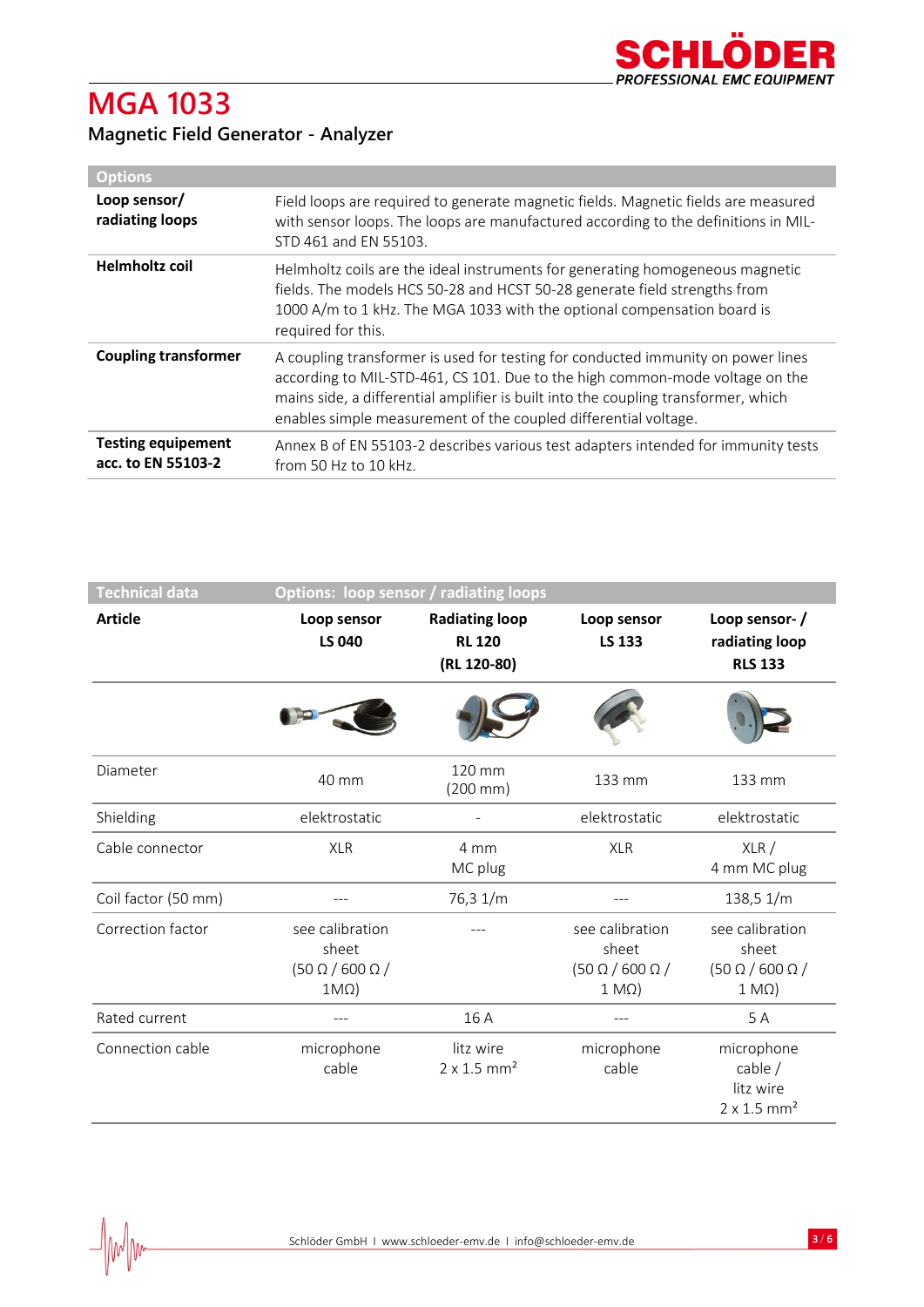## **Magnetic Field Generator - Analyzer**

**Technical data\* Options: Helmholtz coils**

| <b>Helmholtz coils MGA</b>          | <b>HCS 50-28</b>     | <b>HCS 100-60</b>    | <b>HCS 125-75</b>  | <b>HCST 50-28</b>                                                    |
|-------------------------------------|----------------------|----------------------|--------------------|----------------------------------------------------------------------|
|                                     |                      |                      |                    |                                                                      |
| Number of axes                      | $\mathbf{1}$         | $\mathbf{1}$         | $\mathbf{1}$       | $\mathsf{3}$                                                         |
| Dimensions [cm]                     | 50 cm                | 100 cm               | 125 cm             | 50 / 46 / 42 cm                                                      |
| Number of turns<br>(per coil)       | $26 + 4$             | $44 + 10$            | $40 + 10$          | $26 + 4$                                                             |
| Coil distance [cm]                  | 28                   | 60                   | 75                 | 28                                                                   |
| Coil factor $[m^{-1}]$<br>(typical) | 65.9 / 11.2          | 62.1/13.4            | 47.5 / 10.3        | X-axe: 66.1/11.3<br>Y- axe: 67.8/11.8<br>Z- axe: 69.1/12.2           |
| DC resistance<br>(typical)          | $0.63 / 0.15 \Omega$ | $2.27 / 0.43 \Omega$ | $9.8 / 2.0 \Omega$ | X- axe: 0.58/0.10 Ω<br>Y- axe: 0.53/0.09 Ω<br>Z- axe: 0.48/0.08 Ω    |
| Inductance<br>(typical)             | $1.73/0.07$ mH       | 15.8 / 0.65 mH       | $16.4 / 1.0$ mH    | X- axe: 1.73/0.07 mH<br>Y- axe: 1.52/0.06 mH<br>Z- axe: 1.33/0.05 mH |
| Resonant frequency                  | > 700 kHz            | > 150 kHz            | > 150 kHz          | > 700 kHz                                                            |
| Continuous/<br>short-time current   | 16/20A               | 16/20A               | 5/7A               | 16/20A                                                               |

*\* For further data, please refer to the technical data sheet for "Helmholtz coils"*

| Technical data | Options: adapter, calibration network, current transducer, EN 55103-2 |                                                                       |                                                                             |
|----------------|-----------------------------------------------------------------------|-----------------------------------------------------------------------|-----------------------------------------------------------------------------|
| <b>Article</b> | Common mode<br>test adapter<br>MGA B1<br>EN 55103-2                   | <b>Calibration network</b><br>MGA B <sub>2</sub><br><b>EN 55103-2</b> | <b>Current transducer</b><br>MGA B4<br><b>EN 55103-2</b>                    |
|                |                                                                       |                                                                       |                                                                             |
| Connectors     | Generator in: BNC<br>Output: XLR male                                 | Input: XLR female<br>Output: XLR male                                 | Audio in: 4 mm<br>MC safety jacket<br>Input: XLR female<br>Output: XLR male |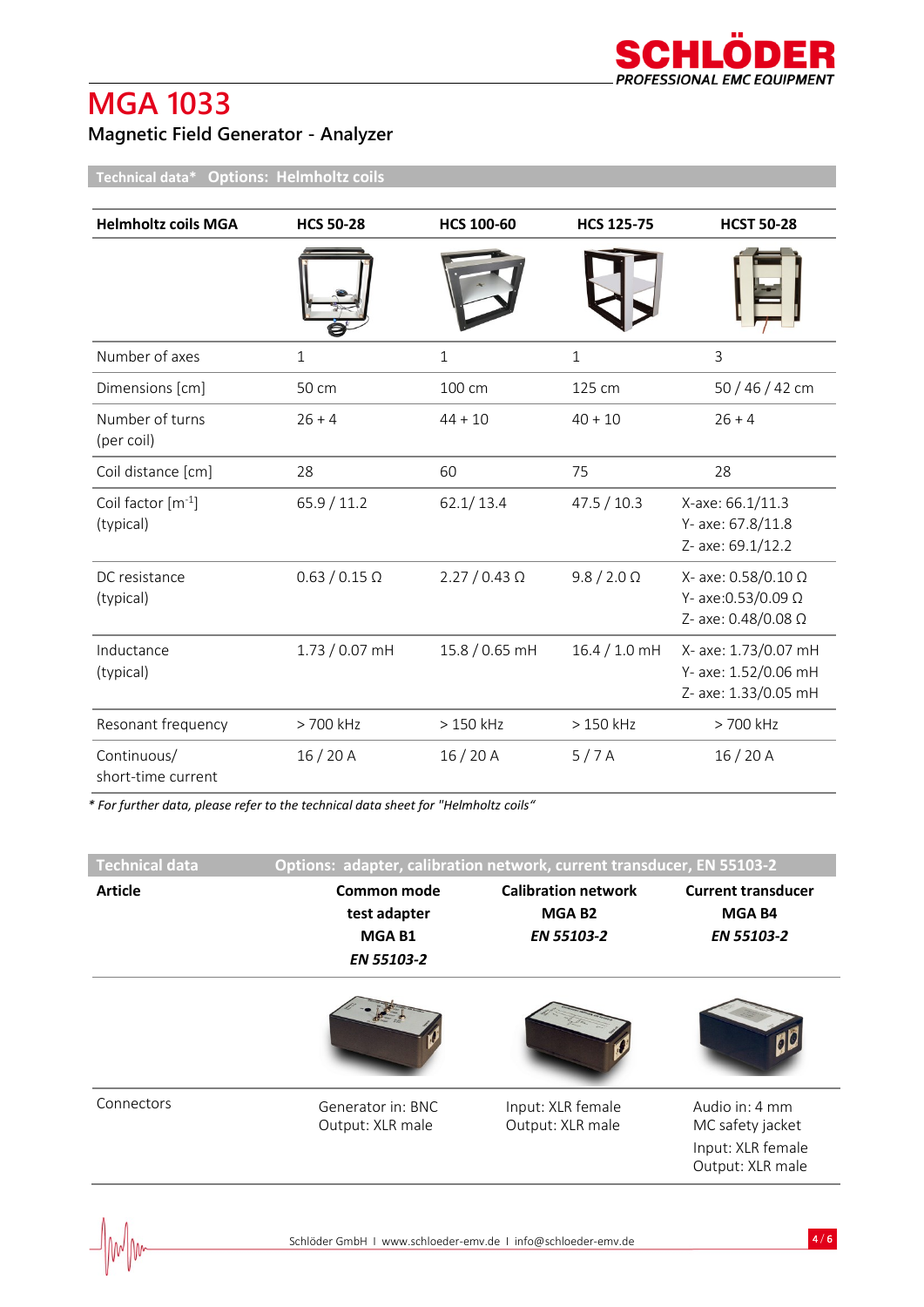

## **Magnetic Field Generator - Analyzer**

 $\frac{1}{2}$ 

**Technical data Options: coupling transformer**

*Coupling transformer MGA CT-50A with differential amplifier*



| <b>Coupling transformer MGA CT-50A</b> |                                                                                                    |  |
|----------------------------------------|----------------------------------------------------------------------------------------------------|--|
| <b>Primary wingdings</b>               |                                                                                                    |  |
| Inductance                             | $\sim$ 4 mH (unloaded)                                                                             |  |
| Rated current                          | 16 A                                                                                               |  |
| Input voltage<br>(saturation)          | 15 Hz: $>$ 12,5 Veff<br>30 Hz: > 25 Veff                                                           |  |
| Connectors                             | safety panel receptacle<br>$\emptyset$ 4 mm                                                        |  |
| <b>Secondary windings</b>              |                                                                                                    |  |
| Inductance                             | > 2 mH (unloaded)                                                                                  |  |
| Saturation                             | 50 A (AC or DC)                                                                                    |  |
| Connectors                             | high current plug $\emptyset$ 6 mm<br>(< 50 A) with integrated<br>$\emptyset$ 4 mm socket (< 32 A) |  |
| Secondary side<br>(monitor)            | $0.1$ A, BNC                                                                                       |  |
| Precision resistance                   | 0,5 Ohm, 1%, 100 W<br>active cooling                                                               |  |

| <b>Differential amplifier</b>         |                                                            |
|---------------------------------------|------------------------------------------------------------|
| Frequency range                       | DC - 700 kHz (small signal) /<br>DC - 200 kHz (full power) |
| <b>CMRR</b>                           | > 60 dB (400 Hz)                                           |
| Noise                                 | < 6.5 mVrms (DC - 2 MHz)                                   |
| Output                                | 20 Vpp / 10 mA                                             |
|                                       |                                                            |
| <b>General data</b>                   |                                                            |
| Frequency range                       | 15 Hz - 250 kHz                                            |
| Turns ratio                           | $2:1$ (step down)                                          |
| Precision resistor                    | 0.5 Ohm, 1 %, 100 W,<br>aktive cooling                     |
| Case                                  | 19" desktop case (cabinet<br>mounting optional)            |
| Dimensions<br>$(W \times H \times D)$ | 480 mm x 180 mm x 315 mm                                   |
| Weight                                | approx. 13,5 kg                                            |